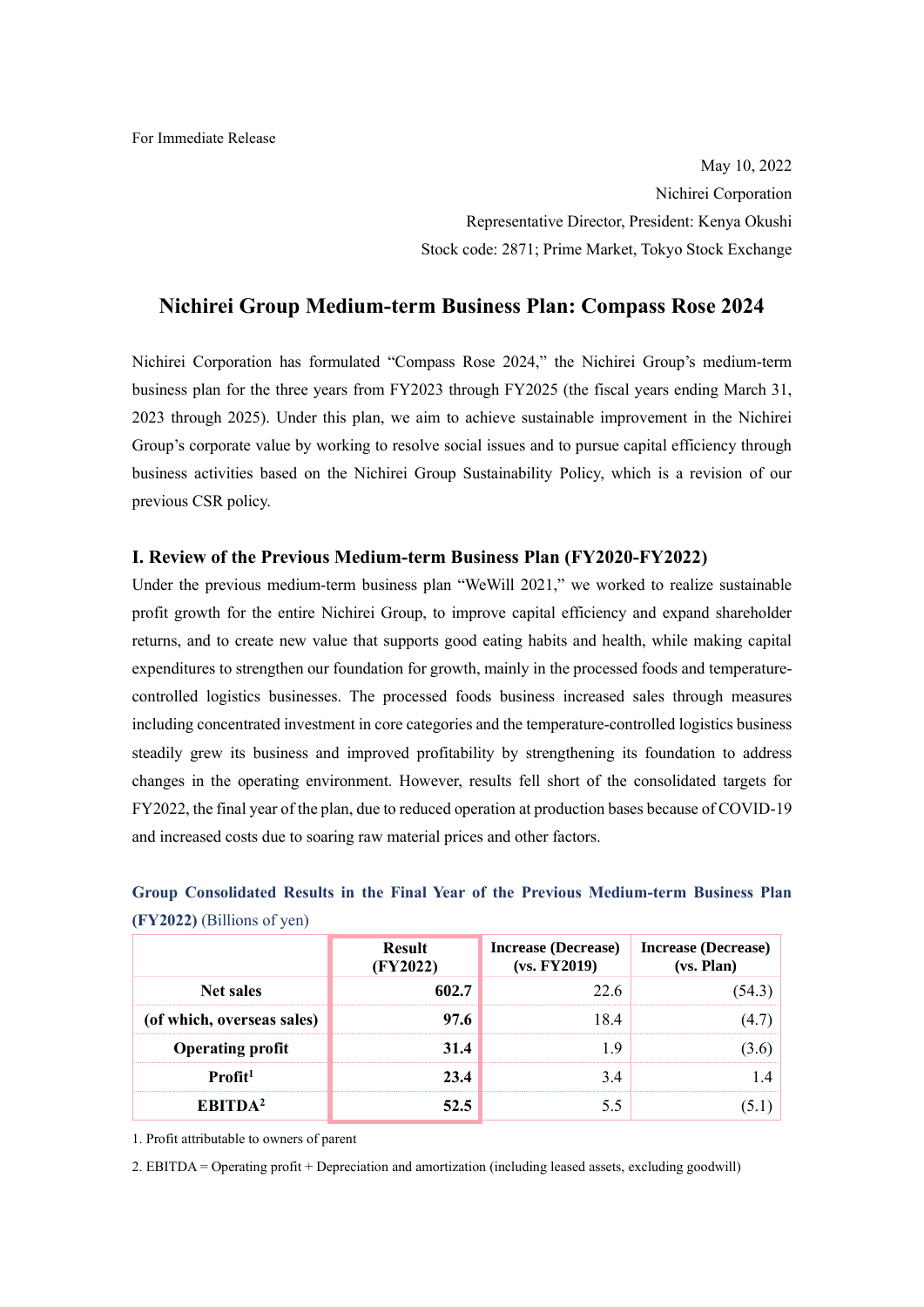With the impact of geopolitical risks and other factors forecast to make procurement conditions increasingly challenging going forward, we consider our major tasks to be conducting profit structure reforms, including appropriate price adjustments and cost reductions, and establishing a sustainable supply chain.

# **II. Overview of FY2023-FY2025 Medium-term Business Plan Compass Rose 2024**

#### **1. Basic Strategy of Compass Rose 2024**

Through business activities based on the Nichirei Group Sustainability Policy: The Nichirei Pledge (see illustration below), the Nichirei Group aims to improve economic and social value by conducting management that pursues capital efficiency while fulfilling its social responsibilities as a company that supports good eating habits and health.



We will introduce business portfolio management based on return on invested capital (ROIC) and prioritize allocation of our management resources for purposes including capital investment in growth fields, business expansion outside Japan, new businesses, and business innovation through the use of digital technology. We will also ramp up our ESG initiatives while focusing on reaching targets for material matters for the Group such as creating new value that resolves social issues, sustainable procurement and climate change initiatives.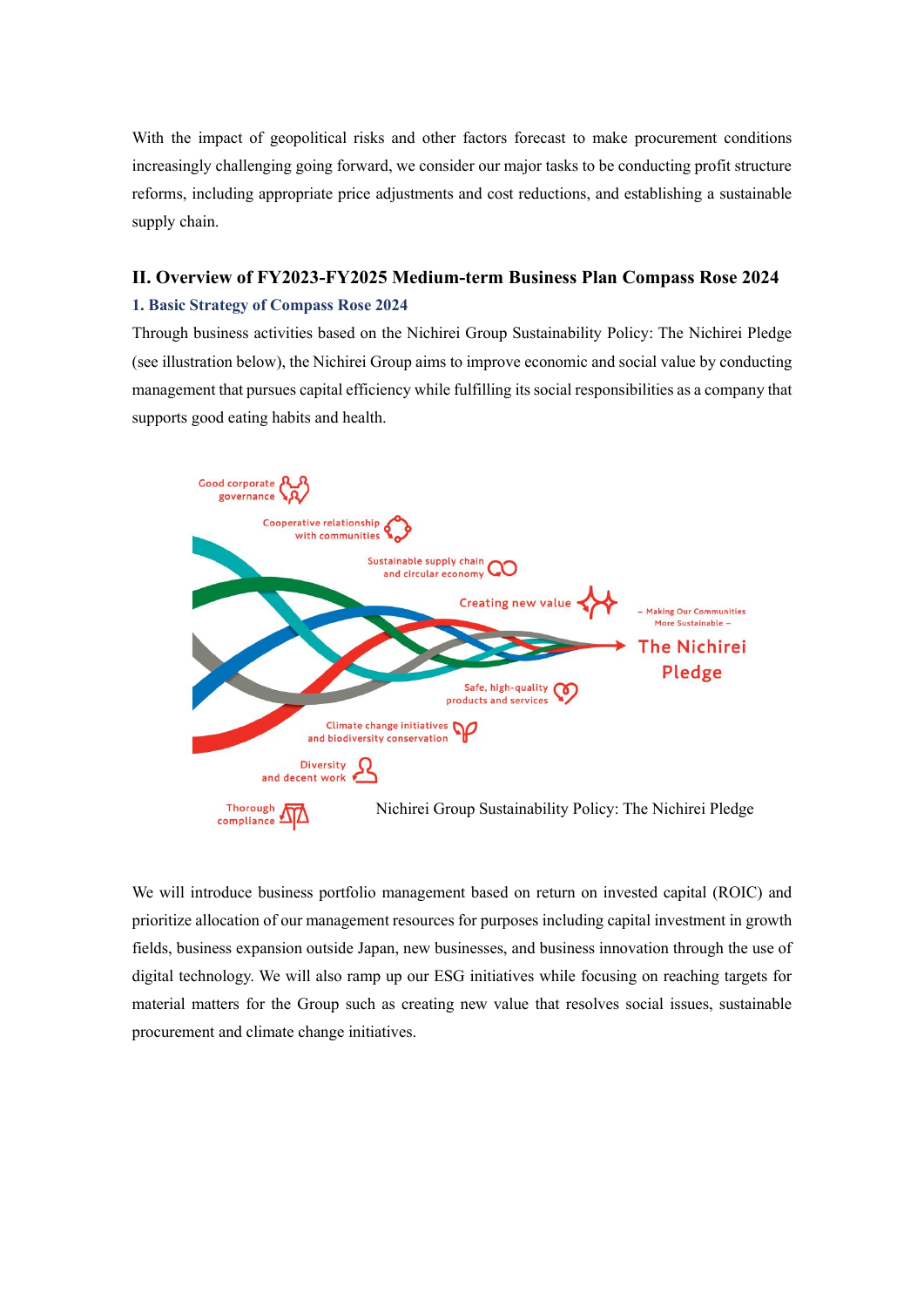

#### **2. Consolidated Group Targets of Compass Rose 2024** (Billions of yen)

|                                             | <b>Target</b><br>(FY2025) | <b>Increase (Decrease)</b><br>(vs. FY2022) |
|---------------------------------------------|---------------------------|--------------------------------------------|
| <b>Net sales</b>                            | 660.0                     | 57.3                                       |
| (of which, overseas sales)                  | 130.0                     | 32.4                                       |
| <b>Operating profit</b>                     | <b>37.0</b>               | 5.6                                        |
| Profit                                      | 24.5                      | 1.1                                        |
| <b>EBITDA</b>                               | 65.0                      | 12.5                                       |
| Capital expenditures<br>(3-year cumulative) | 120.0                     | 27.0                                       |
| <b>ROIC</b>                                 | 7% or higher              |                                            |

#### **3. Financial Strategy**

Funds generated from operating cash flow and asset liquidation will be used for investment to maintain and improve corporate value and for shareholder returns through dividends and stock buybacks. As for our basic policy for shareholder returns, we will continue issuing stable dividends based on our target dividend on equity (DOE), while flexibly conducting stock buybacks in consideration of capital efficiency, the market environment and other factors.

| Return on equity (ROE)   | $10\%$ or higher |
|--------------------------|------------------|
| Dividend on equity (DOE) | Target of 3%     |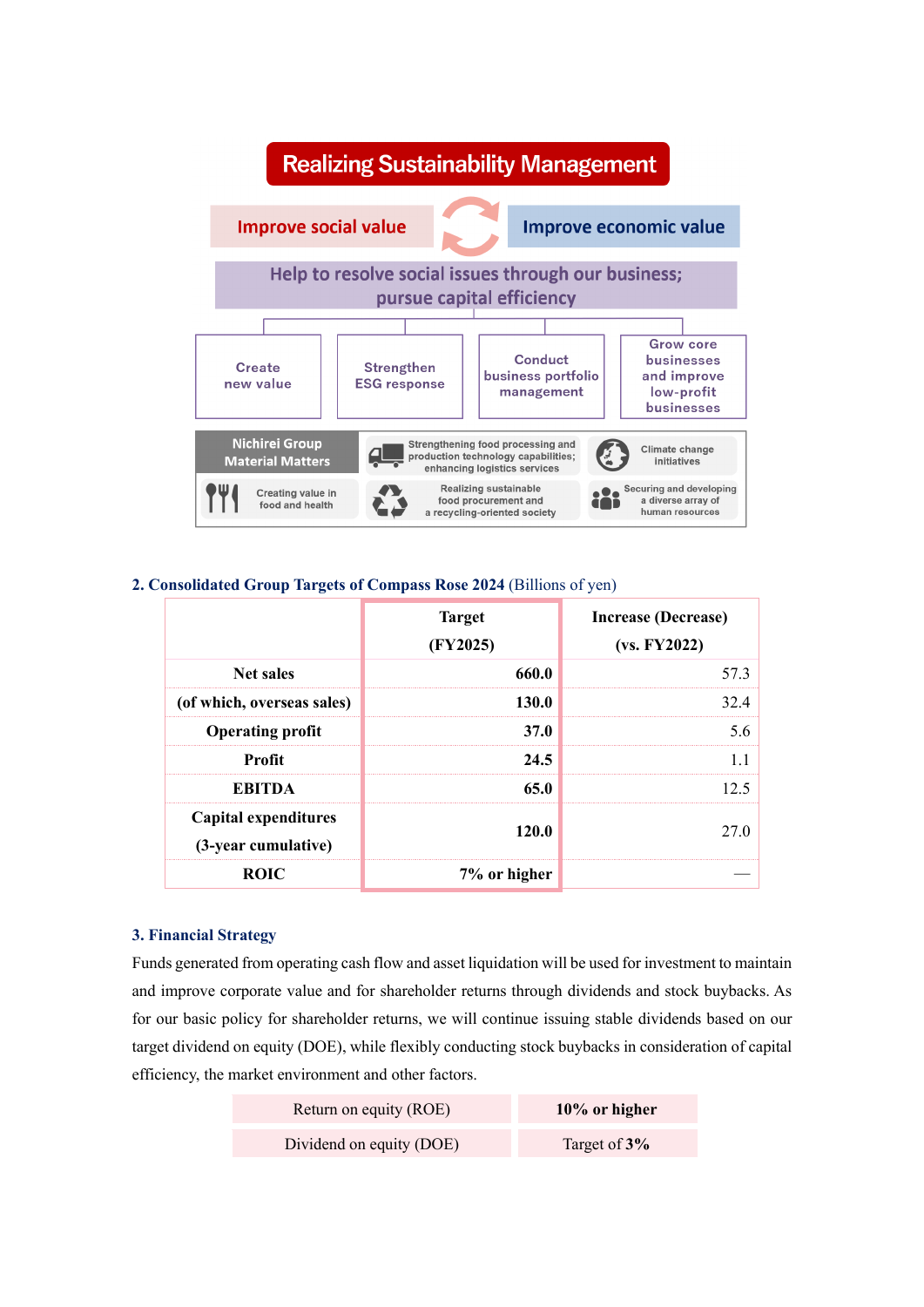# **4. Business Strategies by Segment**

# **FY2025 Targets by Segment** (Billions of yen)

| <b>Segment</b>                          | <b>Net Sales</b> | <b>Operating Profit</b> |
|-----------------------------------------|------------------|-------------------------|
| <b>Processed Foods</b>                  | 275.0            | 18.4                    |
| <b>Marine Products</b>                  | 44.0             | 1.0                     |
| <b>Meat and Poultry</b>                 | 95.0             | 2.0                     |
| <b>Temperature-controlled Logistics</b> | <b>260.0</b>     | 16.2                    |
| <b>Real Estate</b>                      | 4.8              | 2.2                     |
| <b>Others</b>                           | 6.7              | 0.5                     |
| <b>Company-wide/Eliminations</b>        | (25.5)           | (3.3)                   |
| <b>Total</b>                            | 660.0            | 37.0                    |

### **Business Plans by Segment**

| <b>Segment</b>                                         | <b>Business Plan</b>                                                                                                                                                                                                                                                                                                                                                                                                                                                                                                                                                                                                                                                                                                                                                                                                                                       |  |  |  |  |  |
|--------------------------------------------------------|------------------------------------------------------------------------------------------------------------------------------------------------------------------------------------------------------------------------------------------------------------------------------------------------------------------------------------------------------------------------------------------------------------------------------------------------------------------------------------------------------------------------------------------------------------------------------------------------------------------------------------------------------------------------------------------------------------------------------------------------------------------------------------------------------------------------------------------------------------|--|--|--|--|--|
| <b>Processed</b><br><b>Foods</b>                       | Rebuild the profit base by making appropriate price adjustments based on<br>$\blacktriangleright$<br>costs that continue to soar, developing our own equipment to cut costs and<br>achieve differentiation on quality, and setting price ranges corresponding to<br>higher added value<br>Create new value that addresses demand for single-serving products and<br>$\blacktriangleright$<br>heightened health awareness<br>Build a sustainable supply chain by enhancing production systems and<br>$\blacktriangleright$<br>diversifying risk in raw material procurement<br>Capture greater demand in the Asian foods category by establishing a<br>$\blacktriangleright$<br>production and supply system in North America<br>Improve capital efficiency and profitability through selection and<br>$\blacktriangleright$<br>concentration of categories |  |  |  |  |  |
| <b>Marine</b> , Meat<br>and Poultry<br><b>Products</b> | Expand sales of premium ingredients that are highly original<br>$\blacktriangleright$<br>Expand handling of marine products with environmentally certified<br>$\blacktriangleright$<br>ingredients and ramp up efforts for sustainable agricultural and livestock<br>cycles                                                                                                                                                                                                                                                                                                                                                                                                                                                                                                                                                                                |  |  |  |  |  |
| Temperature-<br>controlled<br><b>Logistics</b>         | Expand trunk-route transport and delivery functions as well as the frozen<br>$\blacktriangleright$<br>food distribution platform, including compliance with labor law regulations<br>in Japan that go into effect in 2024<br>Broaden nationwide and regional transport and delivery networks by using<br>➤<br>more sophisticated integrated management of storage and transportation<br>Increase sophistication and efficiency of on-site work by leveraging process<br>$\blacktriangleright$<br>innovation and cutting-edge technologies                                                                                                                                                                                                                                                                                                                  |  |  |  |  |  |